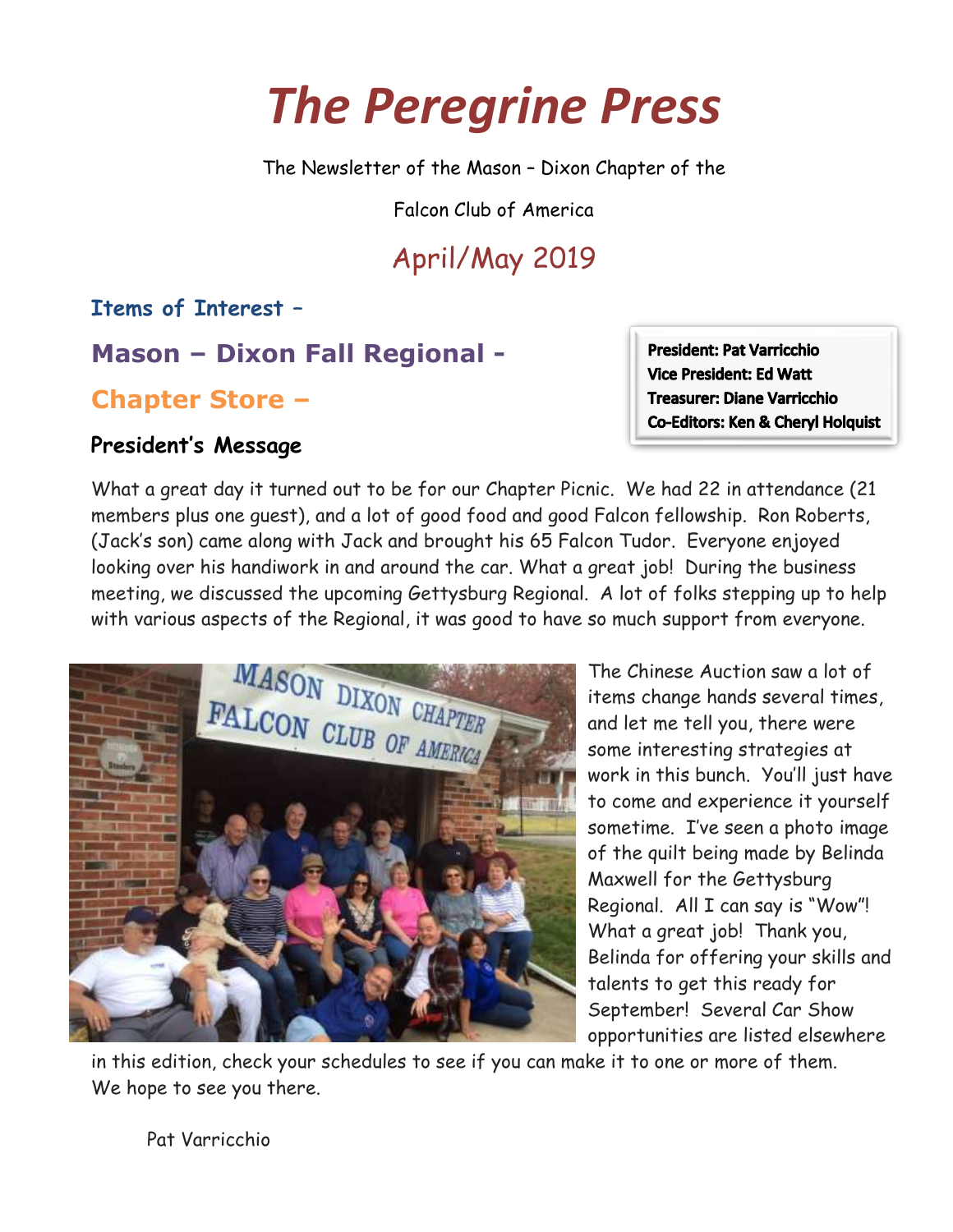# Mason – Dixon Gettysburg Fall Regional –



It is official, folks! We are hosting a Regional Show on September  $6<sup>th</sup>$  and  $7<sup>th</sup>$  2019!

There's lots to do, it's "**all hands on deck**" for the Mason Dixon Falcon Club! The Hospitality Committee will be chaired by Cheryl Holquist and Naomi Henderson, and will have everything to do with lunches, snacks, desserts, and beverages for both days. We are building the hospitality team and have some volunteers, but if you missed the meeting, or didn't get a chance to sign up to help, just give Cheryl a call and leave a message, or send a text to 717-658-7461. We will need members to volunteer time to staff the Hospitality Room, make and bring some yummy desserts, set-up and clean-up, and help plan food. More information will be coming very soon to Hospitality Team members.

The Parking Committee is comprised of Ed Sickels, John Vanatta, Tom Lauppe, Jim Larkin, Jack Roberts, and Ronnie Hutchens, but as of this printing, no chairman has been appointed yet. As soon as that is determined, I will get it out via another email.

Diane Varricchio will lead the Registration Committee. She is busy already with advance registration and will be in need of some assistance as we get closer to show time.

Many of the Regional shows around the country have seen a drop in the number of volunteers to help with the different aspects of their shows. Based on the enthusiasm and number of members committed to hosting the Gettysburg Regional show, we foresee only success, fun, (and yes, some hard work), and a great event! It is great to see the team-work already happening with the M/D chapter as we pull this together. That's what makes this chapter great! We are looking forward to getting as many members involved as possible and share in the fun! So, if you missed the meeting and want to



help, please give Pat



or Diane a call and let them know you would like to be a part of this upcoming Gettysburg Regional. Let's all help to make this a regional show to remember!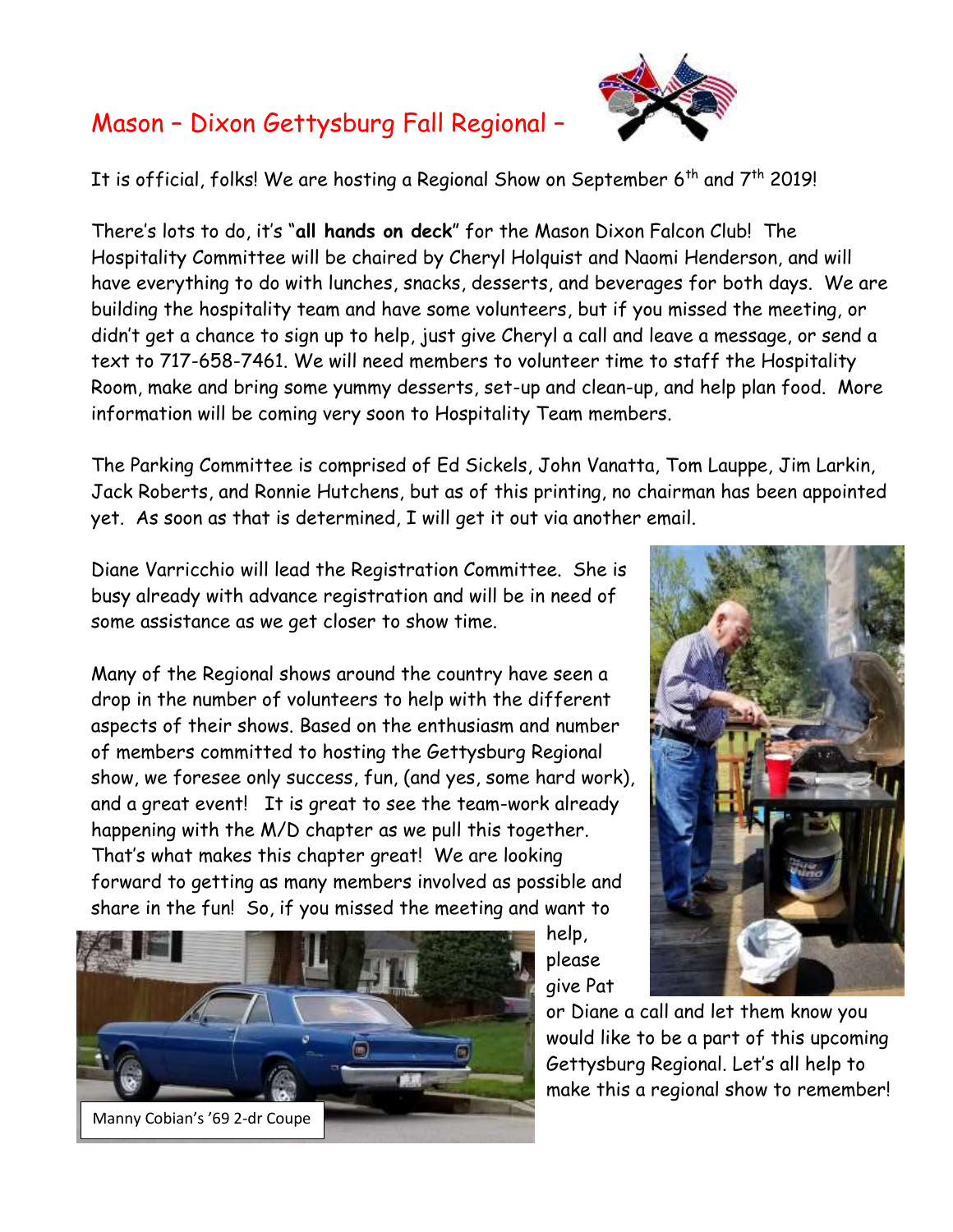#### **Happy Anniversary !!!**



On behalf of the entire Mason-Dixon Chapter, we would like to wish Mike & Pilar Garrett a Happy 40<sup>th</sup> Anniversary. May your year be blessed with good wishes, good friends, and good travels as you celebrate this milestone! Cheers!

#### **There's a new car in the crowd –**

We would like to introduce you to someone new to the Mason – Dixon Chapter. Like all good newbies, he brought his Falcon to the Chapter Picnic and what a hit it was! This car is driveway engineering at its finest. Ron Roberts comes to us from the Glen Rock vicinity, and is the son of Jack Roberts. His Falcon was courtesy of his parents



who bought it a few years ago in Warwick, RI at the National Meet and brought it home to



this car, look for the owner and inquire about all the modifications he has made to it. Great job, Ron!

Pennsylvania. Due to health issues, Sue is no longer able to enjoy driving this car, so it transitioned to Ron. His first order of business was to remove all of the Dusty Rose paint from the outside of the car. Over a period of about six months, he transformed it into what you see here. The next time you see

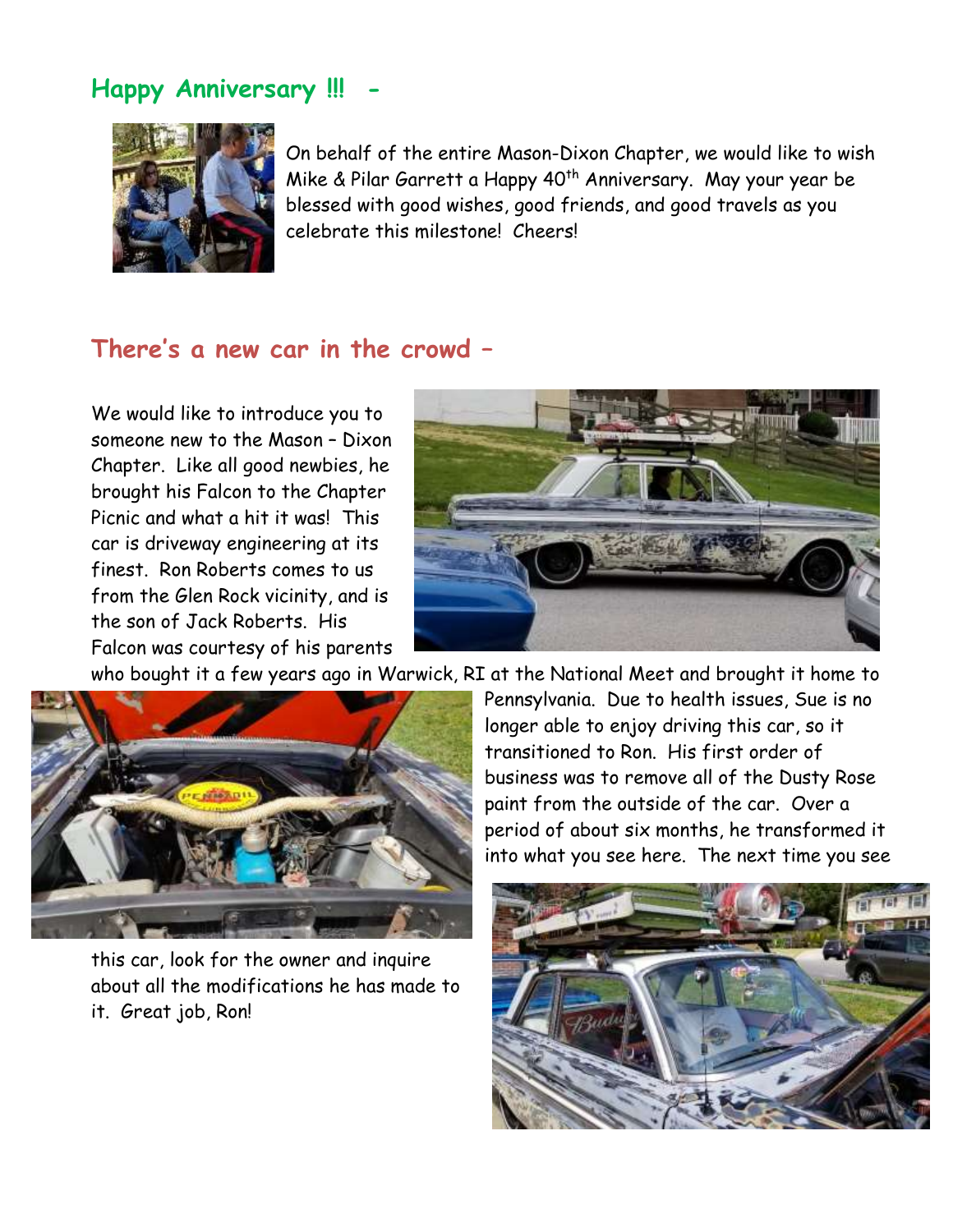### **Car Shows -**

-Warm weather is here and the first show by the Draggin Wagons Car Club Show is less than 2 weeks away. It will be held at the Classic Auto Mall in Morgantown, PA. This event will have 400 vehicles already on display at the Classic Auto Mall. If you have never seen this collection, this is the time… Saturday May 4th. Proceeds will be donated to charity.

-**Spring Fever Car Show is at Quakertown**, PA on Sunday, May 5<sup>th</sup>

-**Rockin The Ridge** is a Car Show open to all makes and models in Philadelphia, PA on May 11th

-The Eastwood Company is hosting an **All Ford Cruise-In** on Friday evening, May 18 in Pottstown, PA



-**Carlisle All Ford Nationals** – May 31 through June 2, Carlisle Fair Grounds This is a show and swap meet on 55 acres in Carlisle. If recent years are any indicator, the Falcons are way out in the pasture towards the turnpike, so wear your hiking shoes.

-**NSRA Street Rod Nationals** – May 31 to June 2 at the York Fairgrounds in York, PA -**Gettysburg Region AACA 44th Annual Car & Truck Show** is June 8th at York Springs, PA - **The Southern Delaware Street Rod Association Annual Car Show** is on June 28 – 29 at the Delaware State Fairgrounds in Harrington, DE This is open to all cars 30 years and older. Check with Dennis Mehrenberg for more details on this show.

- **FCA National** – July 11 – 13 in Estes Park, Colorado

-**The 44th Annual Collectors Car Show** is at Macungie, PA on Sunday, August 11

- **The 2019 FCA North East Regional Meet** - August 16th & 17th at the Crown Plaza Hotel – Warwick, RI (401) 732-6000 Room rate of \$119.00/night - Banquet rate of \$36.00. The hotel will be accepting reservations starting immediately.

The group code you will need to mention is FAL.

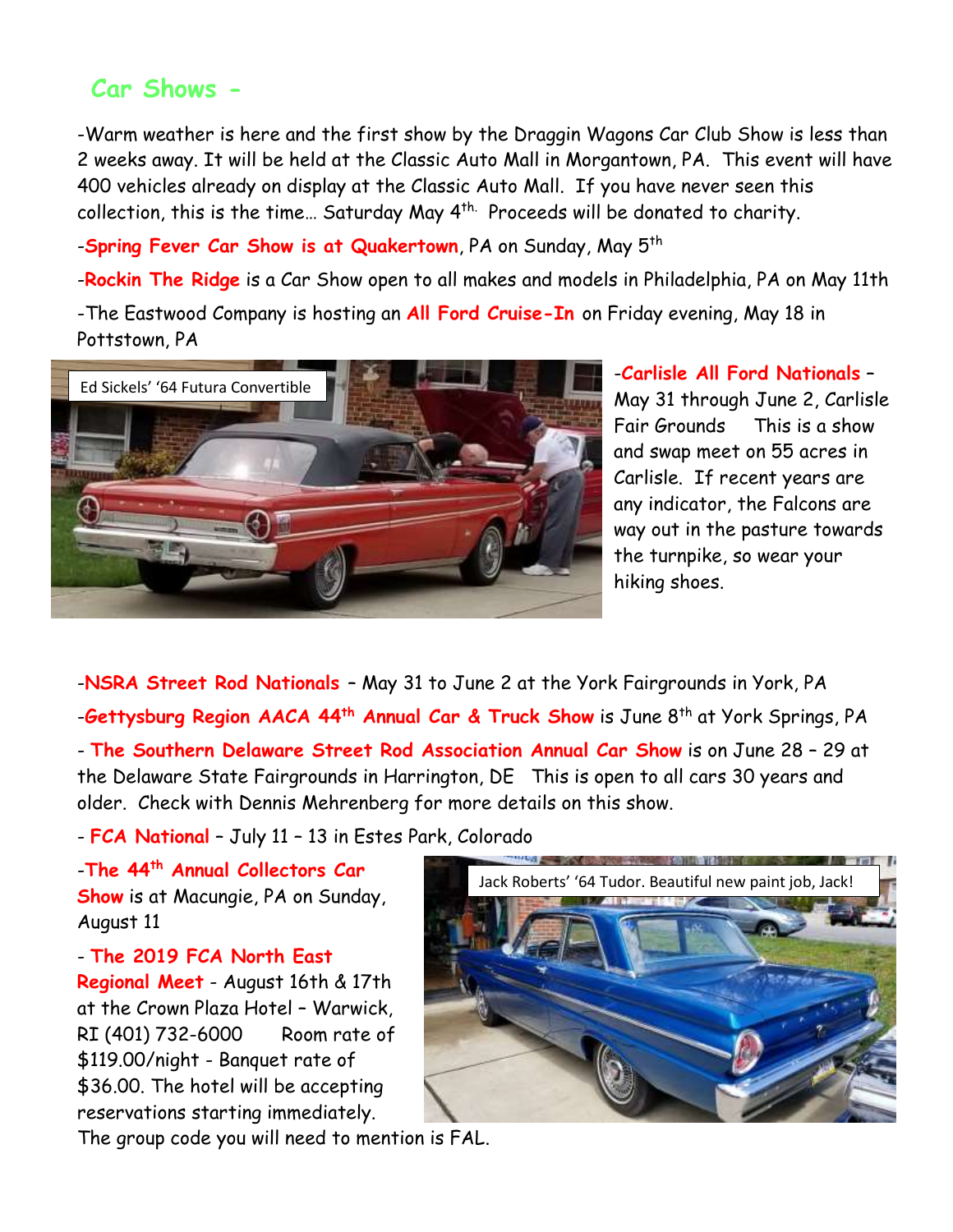- **Francis Scott Key** – Rose Hill – Frederick, MD August 17th

-**The Good Guys Great American Nationals** will be held on August 16 – 18 at the York Fair Grounds, in York, PA

-**The Gettysburg Regional FCA - September 6-7 th in Emmitsburg, MD** 

- The Tennessee Regional FCA - October 3rd - 6th

- **The Hershey Region AACA Fall Nationals** will be held on October 9 12 at Hershey, PA
- LB Smith Ford Show, October 19<sup>th</sup> in Lemoyne, PA
- **Rockville Car Show**, Rockville, MD October 19th



Lots to do, and places to go. Take your Falcon to a car show! I'll be looking for you at one of these this summer!

## **Chapter Store –**

The two following pages contain shirts and jackets

that are specific to the Mason – Dixon Chapter. If you have interest in anything on these pages, fill in the order information, and mail to Ken Holquist, 609 Alexander Spring Rd, Carlisle, PA 17015. Or, you can attach your forms to an email (or a text message) and send to Ken. We are putting a group order together for early may, so if you act soon, he can include your order with the rest of the group and keep the cost low for everyone. Call Ken with questions at 717 658-7460.

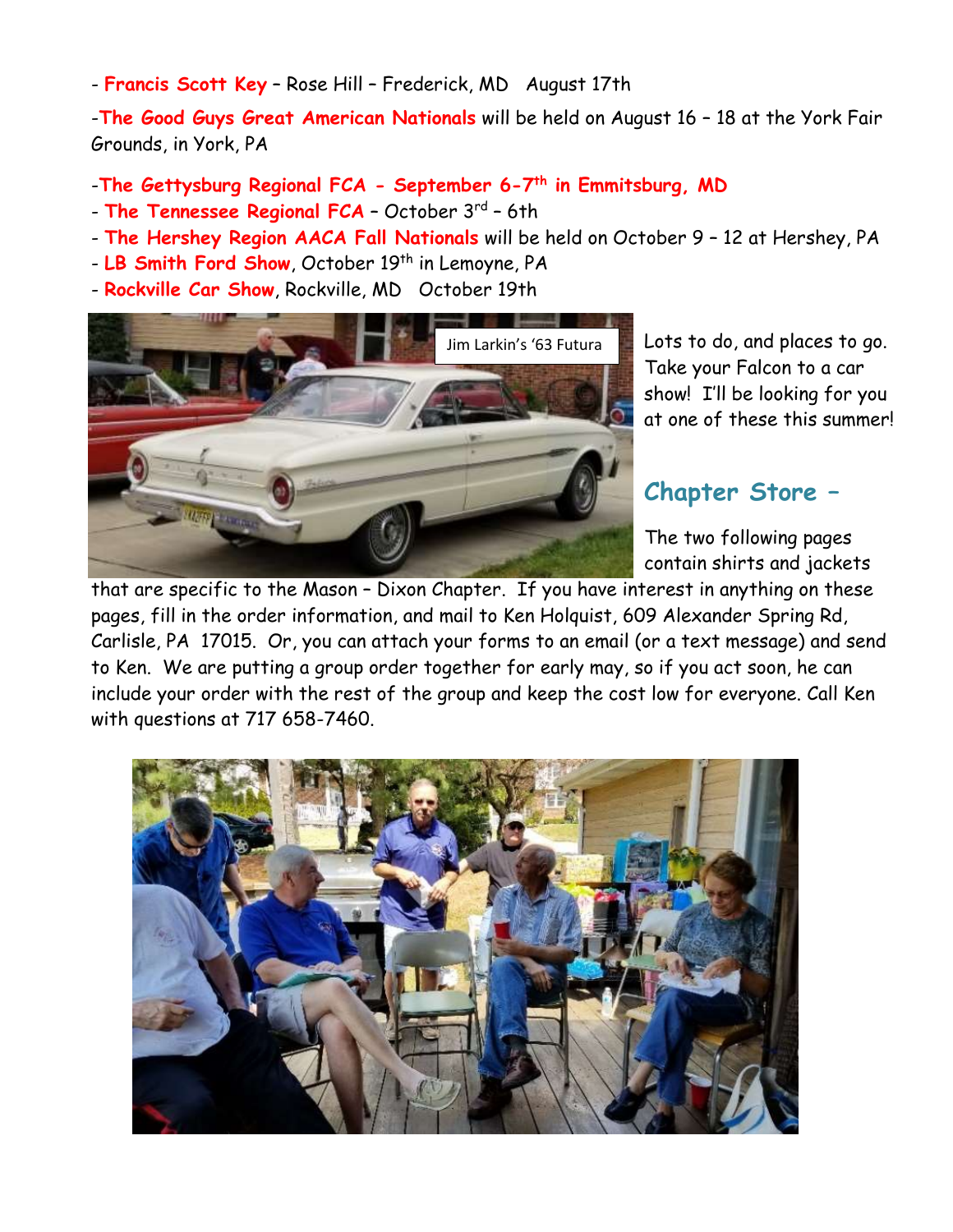

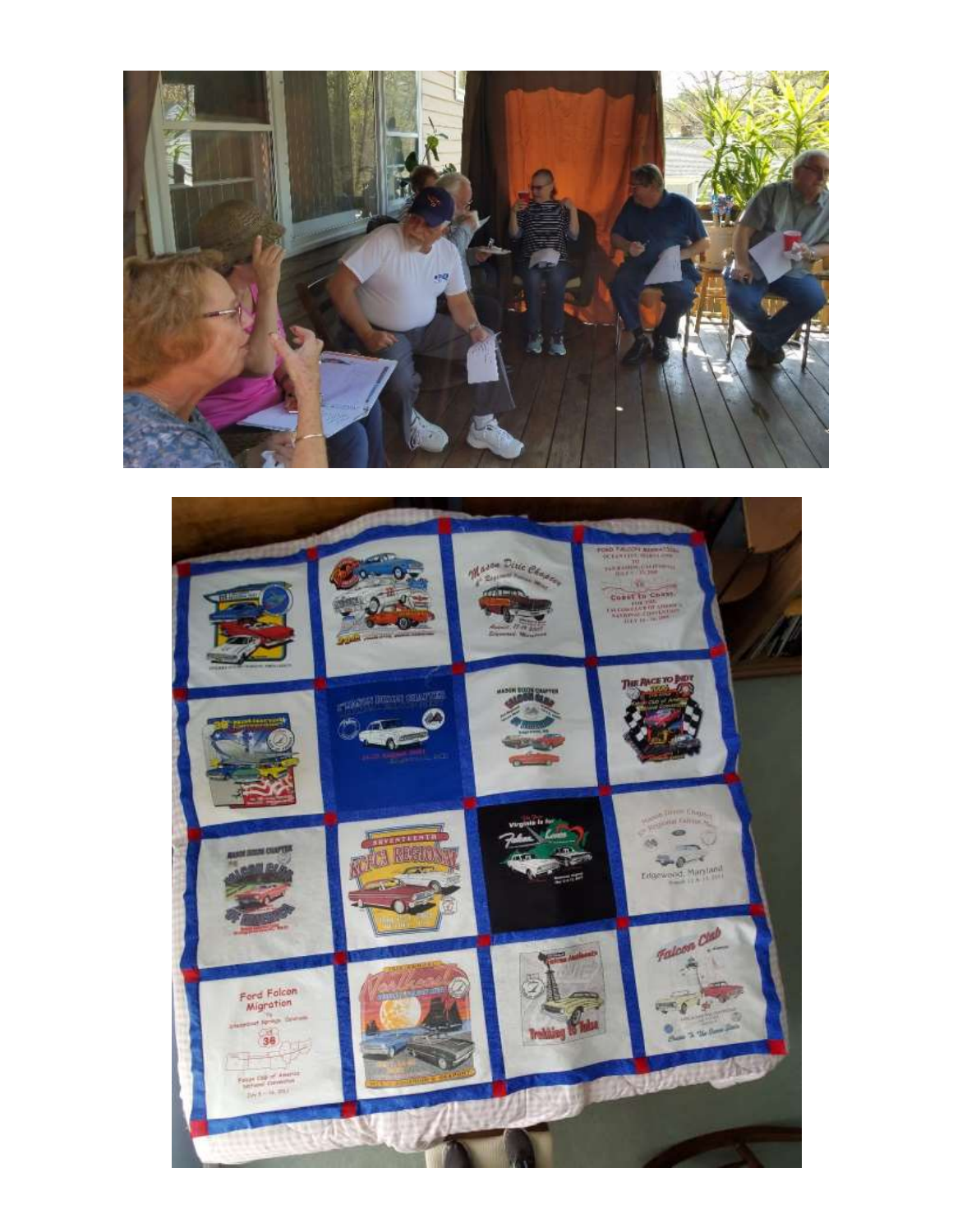